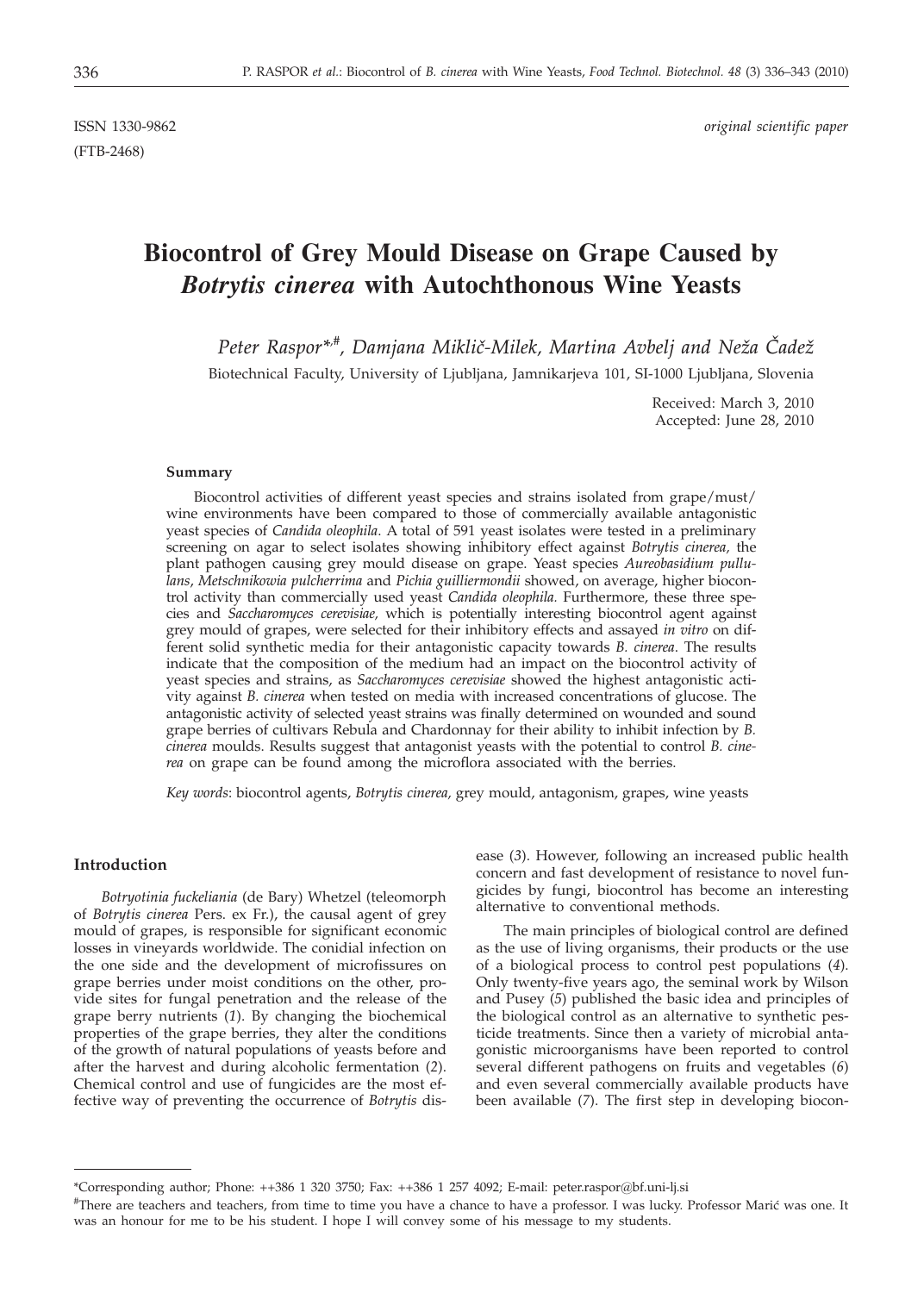trol agents is the isolation and screening process (*4*), and the best sources of antagonistic microorganisms are their natural environments in which they compete with plant pathogens (*8*). The microflora associated with grape berries consists mostly of yeasts (*9*,*10*) and various species of bacteria (*11*) that outcompete pathogens for nutrients and space (*12*). Yeasts possess several important properties which make them useful for biocontrol purposes: they do not produce allergenic spores or mycotoxins, as many mycelial fungi do, or antibiotics, which might be produced by bacterial antagonists (*13*). Some yeasts can colonize plant surfaces or wounds for long periods under dry conditions, and can produce extracellular polysaccharides that enhance their survival and restrict pathogen colonization sites (*12,14*). Therefore, the fruit surface is an excellent source of naturally occurring antagonists. Several mechanisms have been reported to play a significant role in the biocontrol activity of antagonistic yeasts. The main modes of actions of yeast biocontrol agents were considered competition for nutrients and space, production of cell wall-degrading enzymes, production of antifungal metabolites, induction of host resistance, and mycoparasitism (reviewed by El-Tarabily and Sivasithamparam (*13*)). In particular, nutritional competition has been reported to play a fundamental role in yeast- -mould interactions (*15*).

In spite of the fact that yeasts possess a great deal of ideal biocontrol microorganism characteristics, currently only two antagonistic yeasts, *Candida oleophila* and *Cryptococcus albidus,* are commercially available. They appear under the trade names Aspire<sup>TM'</sup> and YieldPlus<sup>TM</sup>, respectively. Many more are in the advanced stages of commercialization (*16,17*).

The aim of this study is to determine whether autochthonous yeasts, present in grape/must/wine ecosystems, have biocontrol activity against plant pathogenic fungus *Botrytis cinerea*. For this purpose the biocontrol activity of different yeast species and strains isolated from grape/ must/wine system were compared to that of yeast *Candida oleophila in vitro* on different solid media and *semi in vivo* on grape berries of two different grapevine (*Vitis vinifera*) cultivars.

# **Material and Methods**

#### *Yeasts*

A total of 591 yeast strains were obtained from the Collection of Industrial Microorganisms, Ljubljana, Slovenia. The isolation sources of these strains were either grapes of several grapevine varieties (*Vitis vinifera* L.) or fermenting grape musts collected in vine-growing regions of Slovenia during the last fifteen years. These strains belonged to twenty-two different yeast species of twelve genera. The commercially used yeast species *Candida oleophila* Montrocher NRRL Y-2317T was obtained from the ARS Culture Collection (NRRL), National Center for Agricultural Utilization Research, Peoria, IL, USA.

## *Plant pathogen*

*Botrytis cinerea* Pers. was isolated from grapes in Slovenia and is maintained in ZIM culture collection as strain ZIM F58. Two additional strains of geographically diverse origins were used, strain BC-3, ZIM F63 from France and ZIM F61 from Germany. All *B. cinerea* Pers. strains were maintained on potato dextrose agar (PDA) (Merck, Darmstadt, Germany).

#### *Biocontrol activity in vitro*

The radial growth inhibition of *Botrytis cinerea* strains by antagonistic yeasts was tested according to the method of Spadaro *et al.* (*18*) with a few modifications. A loop of 3-day-old yeast cells grown on YM agar plates (0.3 % malt extract, 0.3 % yeast extract, 0.5 % bactopeptone, 1 % glucose, 2 % agar) at 26 °C was streaked on the NYDA agar plate (1 % nutrient broth (Oxoid, Cambridge, UK), 0.5 % yeast extract, 1 % glucose, 2 % agar (*19*)) 20 mm from the edge of the Petri plate (90 mm). In the middle, 32 mm from the yeast line and 32 mm from the opposite edge of the Petri plate, a single drop of 50 mL of *Botrytis cinerea* ZIM F58 conidial suspension in the concentration of  $10<sup>4</sup>$  conidia per mL was spread. The plates were incubated for 5 to 7 days at  $25$  °C and the mycelium growth was checked daily. When the mycelium reached the Petri plate edge, the following distances were measured: (*i*) the inhibition distance, which is defined as a gap between yeast line and mycelium of filamentous fungi; and (*ii*) the diameter of the mycelium of filamentous fungi towards the yeast line. The biocontrol activity in % was calculated as follows:

# Biocontrol activity=  $=[$ (distance 1)/(distance 1+distance 2)] $\times$ 100 /1/

## The experiment was performed in triplicate.

The impact of different solid media on biocontrol activity of selected yeasts was also evaluated. Different synthetic media were tested: NYDA, YM agar (0.3 % yeast extract, 0.3 % malt extract, 0.5 % peptone, 1 % glucose, 2 % agar), wine-yeast-peptone-dextrose agar (WYPDA: 0.5 % yeast extract, 1 % peptone, 20 % glucose, 2 % agar) and solid chemically defined must (CDM) composition published by Henschke and Jiranek (*20*). The plates were incubated at 25 °C and the first measurement was done when the mycelium reached the edge of the plate (max. 8 days), and later on day 15 and day 30. The experiment was carried out in triplicate and repeated twice.

## *Biocontrol activity semi in vivo*

Grape berries of Rebula cultivar (*Vitis vinifera* cv. Rebula) and Chardonnay (*Vitis vinifera* cv. Chardonnay) were collected at harvest time (September 2005) in the Primorska vine-growing region, Slovenia. Ten healthy and undamaged grape berries were carefully cut off from grape bunches with their pedicels. They were surface- -sterilized with 2 % sodium hypochlorite for 2 min and rinsed with sterile distilled water. The grapes were inoculated with the plant pathogen *Botrytis cinerea* and yeast antagonists by either their spraying on the grape berries or by injection through a calibrated wound of 0.4 mm in diameter. Spraying was applied from a distance of approx. 20 cm with two sprayer squeezes (1.6 mL) of yeast cell suspension containing  $10^8$  CFU/mL, and one sprayer squeeze (0.8 mL) of *B. cinerea* conidial suspension containing  $10<sup>4</sup>$  conidia per mL. The wound infection was performed by inoculating 20 µL of yeast cell suspension  $(10^8 \text{ CFU/mL})$ , followed by the inoculation of 10 µL *B. cinerea* spore suspension (104 spore per mL) into the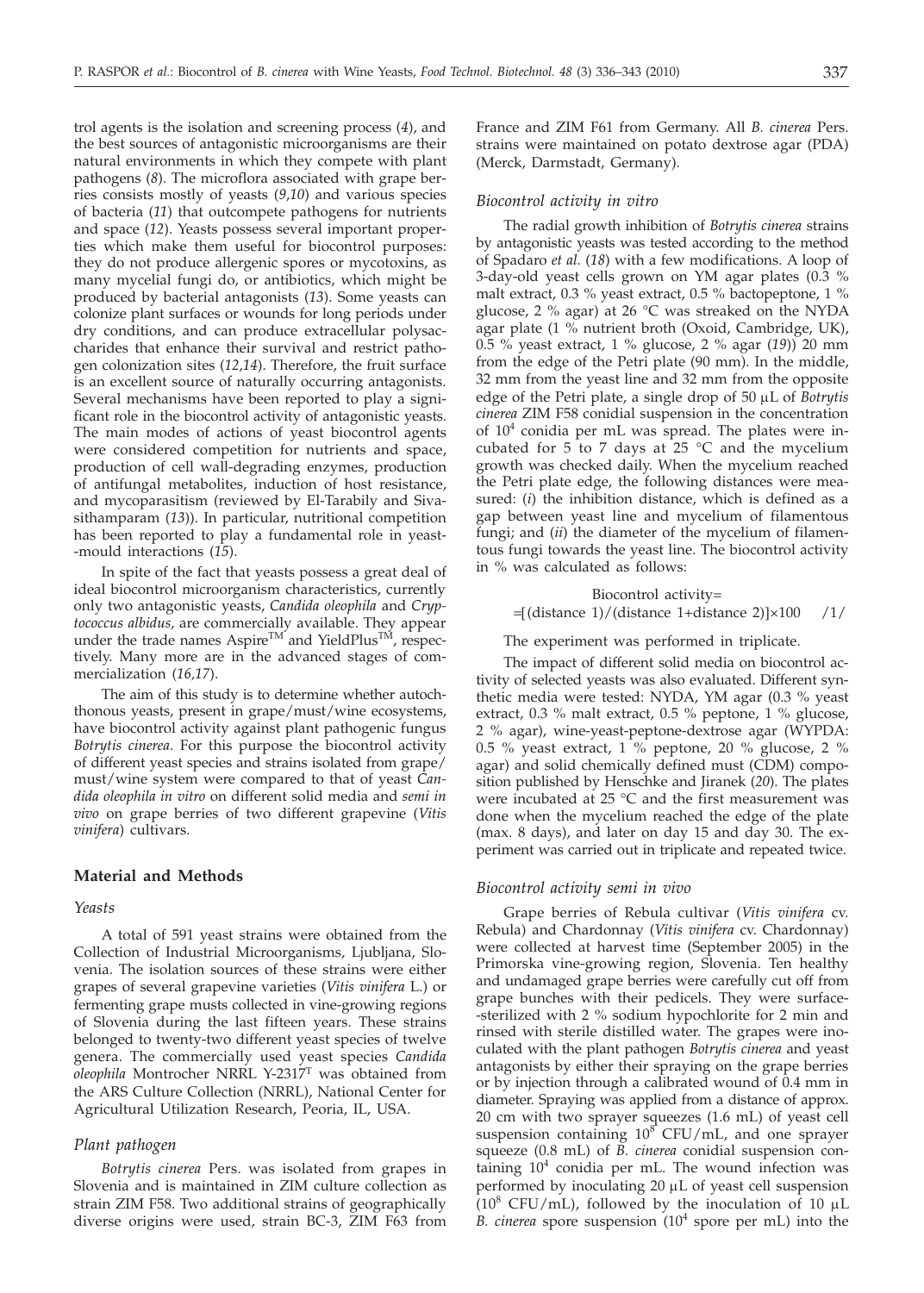wound with a sterile needle. The *B. cinerea* conidial suspension was applied either simultaneously or 24 hours later. Each sample contained 10 berries and was reproduced with three replicates for each yeast isolate. The samples were incubated for 5 days at 25 °C in sterile Petri plates. The results obtained are the mean of three independent experiments. The control groups of grape berries were treated either with yeast cell suspension only or with *B. cinerea* spore suspension only. As a negative control the sterile physiological solution was either sprayed (2.4 mL) or injected (20  $\mu$ L and 10  $\mu$ L) into the grape berries.

After incubation, the degree of grape berry decay was evaluated according to the modified Unterstenhöffer scale by which the levels of susceptibility ranged from 1 (0 % decay) to 5 (>50 % decay) (*21*). From this, the degree of infection (%) was calculated using the Townsend-Heuberger Eq. 2 (*21*), where *n* is the number of grape berries on one infection level, *v* is the infection level, *i* is the number of the highest infection level, and *N* is the number of all inspected grape berries.



## *Statistical analysis of the data*

The significance of differences between the samples was determined by single-factor analysis of variance (ANOVA; Microsoft Excel 2002).

# **Results**

#### *In vitro biocontrol activity of different yeast species*

Five hundred and ninety-one yeast isolates belonging to twenty-two yeast species/genera were tested for their potential antagonism against *Botrytis cinerea* strain ZIM F58 *in vitro*. The antagonistic capability was assessed by measuring the gap between the yeast strains and the edge of *Botrytis cinerea'*s colony edges compared to the diameter of fungal colony (Fig. 1) on NYDA medium after five to seven and 30 days of incubation at 25 °C. As a positive control, the commercially available yeast species *Candida oleophila* was used. Data showed that the yeasts could be categorized into three groups according to their ability to inhibit radial fungal growth in comparison with the biocontrol activity (BCA) of *Candida oleophila,* which showed biocontrol activity of 24.1 % after seven days and remained at that level until the 30th day of incubation. The first group comprised highly antagonistic species of *Aureobasidium pullulans*, *Metschnikowia pulcherrima, M. reukaufii* and *Pichia guilliermondii,* which showed biocontrol activity of 41.5, 39.1, 30.3 and 32.1 %, respectively, after seven days of incubation. Even though their biocontrol activity declined gradually by prolonged incubation of 30 days, the value did not fall under 25 %. The second group was characterized by its high biocontrol activity after seven days of incubation, but their biocontrol activity declined during prolonged incubation



**Fig. 1.** Biocontrol activity measurement *in vitro*. Yeast strain was inoculated on the line and conidial suspension of *B. cinerea* was placed on the dot. After incubation  $(1)$ , the inhibition distance, distance between the yeast line and the radial growth of *B. cinerea,* and (2) the radial growth of *B. cinerea* mycelium towards the yeast line were measured

period. This group included species of *Bulleromyces albus, Candida diversa, C. glabrata, C. norvegica, C. vini*, *Pichia kluyveri* and *P. membranifaciens,* which showed more than 24 % of biocontrol activity after seven days of incubation and this value declined down to only 7.6 % of biocontrol activity for *Bulleromyces albus* after 30 days of incubation. The third group inhibited the mycelial growth only moderately after seven days and by the end of incubation period, they had none or only negligible activity against *B. cinerea*. Most of these species are either predominant residents of grape berry microflora (*e.g. Cryptococcus* spp., *Rhodotorula* spp., *Sporidiobolus* sp., *Sporobolomyces* sp., *Hanseniaspora* sp. (*10*,*22*)) or leading species of wine fermentations (*e.g. Saccharomyces* spp., *Candida zemplinina* (*23*,*24*)).

Although the biocontrol activity was mostly species- -specific, there were some exceptions when the strains of the same species showed significant deviations. The inhibition distances for 24 *Aureobasidium pullulans* strains ranged from 7.3 to 13.0 mm, for 46 *Metschnikowia pulcherrima* strains they varied from 6 to 14.7 mm, for 56 *Saccharomyces cerevisiae* strains from 2 to 10.3 mm and for seven strains of *Pichia guilliermondii* from 6.7 to 14.3 mm. The distances were measured after seven days of incubation on NYDA solid medium.

The strains *A. pullulans* ZIM 2098, *M. pulcherrima* ZIM 2055 and *P. guilliermondii* ZIM 624, which were detected as strong antagonists, and strain *S. cerevisiae* ZIM 2180, which is a potentially interesting biocontrol agent against grey mould of grapes, were examined for their biocontrol activity on different solid media.

# *In vitro biocontrol activity on different solid media*

Because the main mechanism of antagonism of yeasts involved in the biological control of fungal plant pathogens is competition for nutrients (*25*), five different solid growth media for yeasts were examined. The biocontrol activity of the three strong antagonist yeast strains, one *Saccharomyces cerevisiae* strain and a control strain of *Candida oleophila* NRRL Y-2317T on different media is presented in Fig. 2. The commercially available biocontrol yeast *C. oleophila* was able to inhibit the growth of *B.*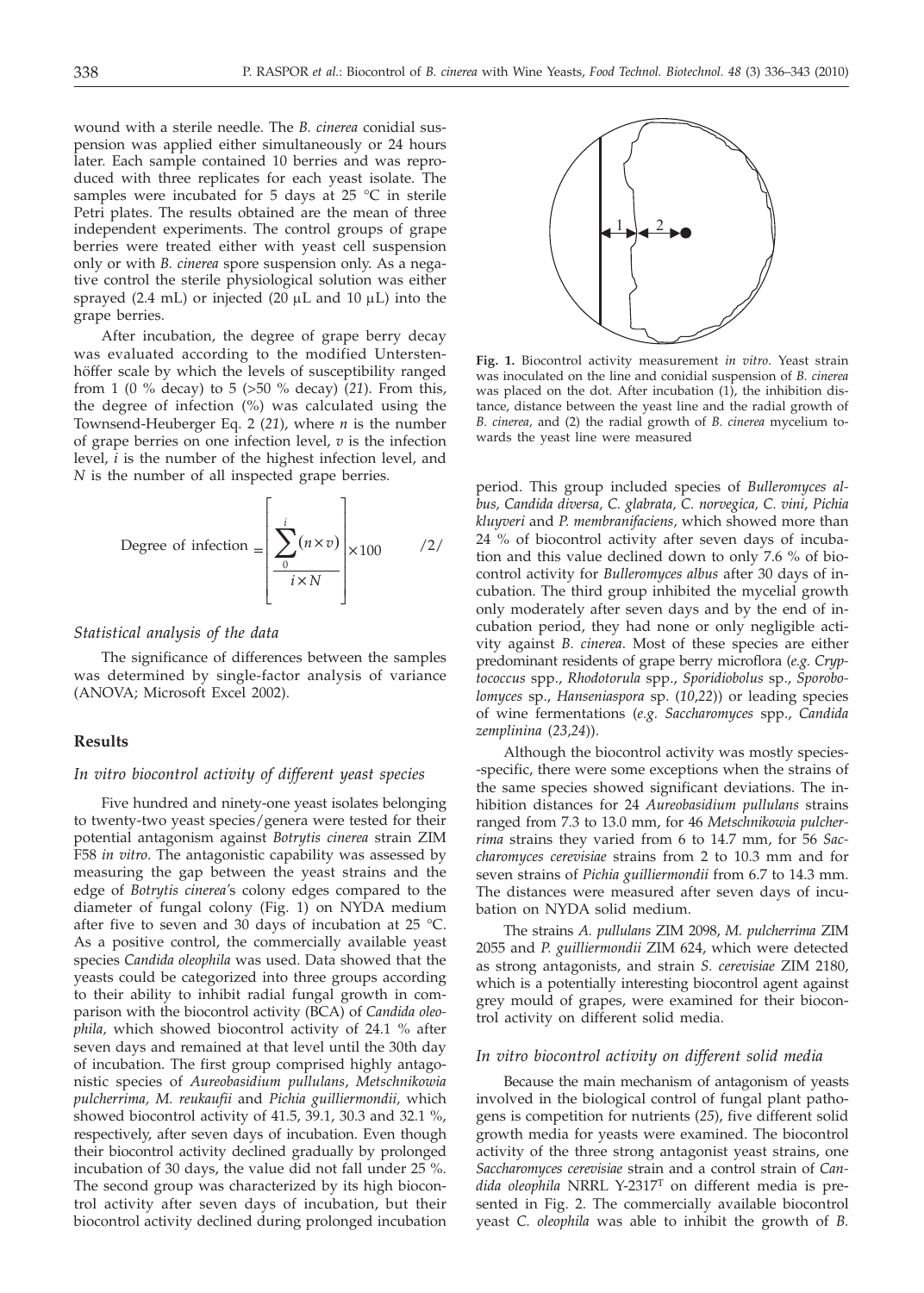*cinerea* in the range of 16 to 34 % on all five different media after seven days of incubation (Fig. 2a) and between 8 and 24 % after 30 days on all media except on YM medium (0 %) (Fig. 2b). Other yeast strains showed similar biocontrol activities on synthetic NYDA, YPDA and YM media that contain low amounts of glucose  $(1 \%)$ (Fig. 2a). However, the yeast strains *A. pullulans* ZIM 2098 and *P. guilliermondii* ZIM 624, with comparable or higher biocontrol activity than *C. oleophila* on the NYDA medium (p=0.1 and p<0.05, respectively), showed lower activity against *B. cinerea* on media containing similar concentrations of sugars as grape juice (20 % glucose, WYPDA and CDM media; p<0.05, except *A. pullulans* on WYPDA, p=0.12) (Fig. 2a). Nevertheless, *M. pulcherrima* ZIM 2055 inhibited the growth of *Botrytis cinerea* equally or better than *C. oleophila* NRRL Y-2317T on all five solid media (p<0.1, except on YPDA, p=0.29). Interestingly, *S. cerevisiae* ZIM 2180 exhibited extremely high biocontrol activities of 64 and 82 % after seven days of incubation and 51 % (16 mm of inhibition zone) and 74 % (24 mm of inhibition zone) after 30 days on WYPDA and CDM solid media containing high concentrations of glucose, respectively. On the contrary, on NYDA medium, which was introduced as a useful medium for determining the biocontrol activities of yeasts (*19*), and on YM medium, *S. cerevisiae* ZIM 2180 did not exhibit any antagonistic activities against *Botrytis cinerea*.

After prolonged incubation, the inhibition zone between the line of all antagonistic yeast species and mycelia of *B. cinerea* was generally reduced on all media with an exception of NYDA medium (Fig. 2b; p<0.05 for the biocontrol activities above zero). However, this inhibition was less significant for *S. cerevisiae* on media containing high concentrations of glucose, WYPDA and CDM  $(p<0.05$  and  $p=0.11$ , respectively).

#### *Biocontrol activity on grape berries*

The inhibitory effect of previously determined antagonistic yeast strains and *S. cerevisiae* was further examined on wounded and sprayed grape berries by coinoculation of the yeasts with *Botrytis cinerea* test strains in various combinations. As shown in Fig. 3, the degree of infected grape berries was quantified by the modified Unterstenhöffer scale and calculated using the Townsend-Heuberger equation (*21*). The degree of infection was tested on Rebula (Figs. 3a and b) and Chardonnay (Figs. 3c and d) grapevine cultivars of *Vitis vinifera*, which were chosen for their sensitivity and resistance to *B. cinerea* infection, respectively. When only yeasts were injected into or sprayed at grape berries at  $10^8$  CFU/mL, an elevated degree of infection compared to control occurred. However, *Candida oleophila* NRRL Y-2317, *Metschnikowia pulcherrima* ZIM 2055 and *Pichia guilliermondii* ZIM 624 decreased the degree of infection on grape berries of cv. Rebula when applied with a sprayer (Fig. 3b; p≤0.15). *S*. *cerevisiae* ZIM 2180, which showed a good biocontrol activity on WYPDA and CDM media, slightly inhibited the growth of *B. cinerea* on grape berries although this effect was not statistically significant. When conidia of *B. cinerea* were applied by needle 24 hours after the yeasts into and on the grape berries of the cv. Rebula, the degree of infection decreased significantly compared to simultaneous infection for both cultivars (p<0.05). However, this difference was less significant when the conidia were applied by spraying on cv. Chardonnay.

The degree of grape berry infection depended also on the *B. cinerea* strains used. When *B. cinerea* ZIM F58, isolated from grapes in Slovenia, was applied with a needle, the infection degree was 54.2 and 73.2 % on grape berries of cv. Chardonnay or on cv. Rebula, respectively. The German strain ZIM F61 caused only 21.2 and



**Fig. 2.** Mean biocontrol activity (in %) of selected yeast strains against *B. cinerea* ZIM F58 growth on different solid media measured after: a) 7 days and b) 30 days of incubation at 25 °C. Bars represent standard errors of three parallel measurements and two independent repetitions

*Candida oleophila* NRRL Y-2317, *Aureobasidium pullulans* ZIM 2098, *Metschnikowia pulcherrima* ZIM 2055, *Pichia guilliermondii* ZIM 624, *Saccharomyces cerevisiae* ZIM 2180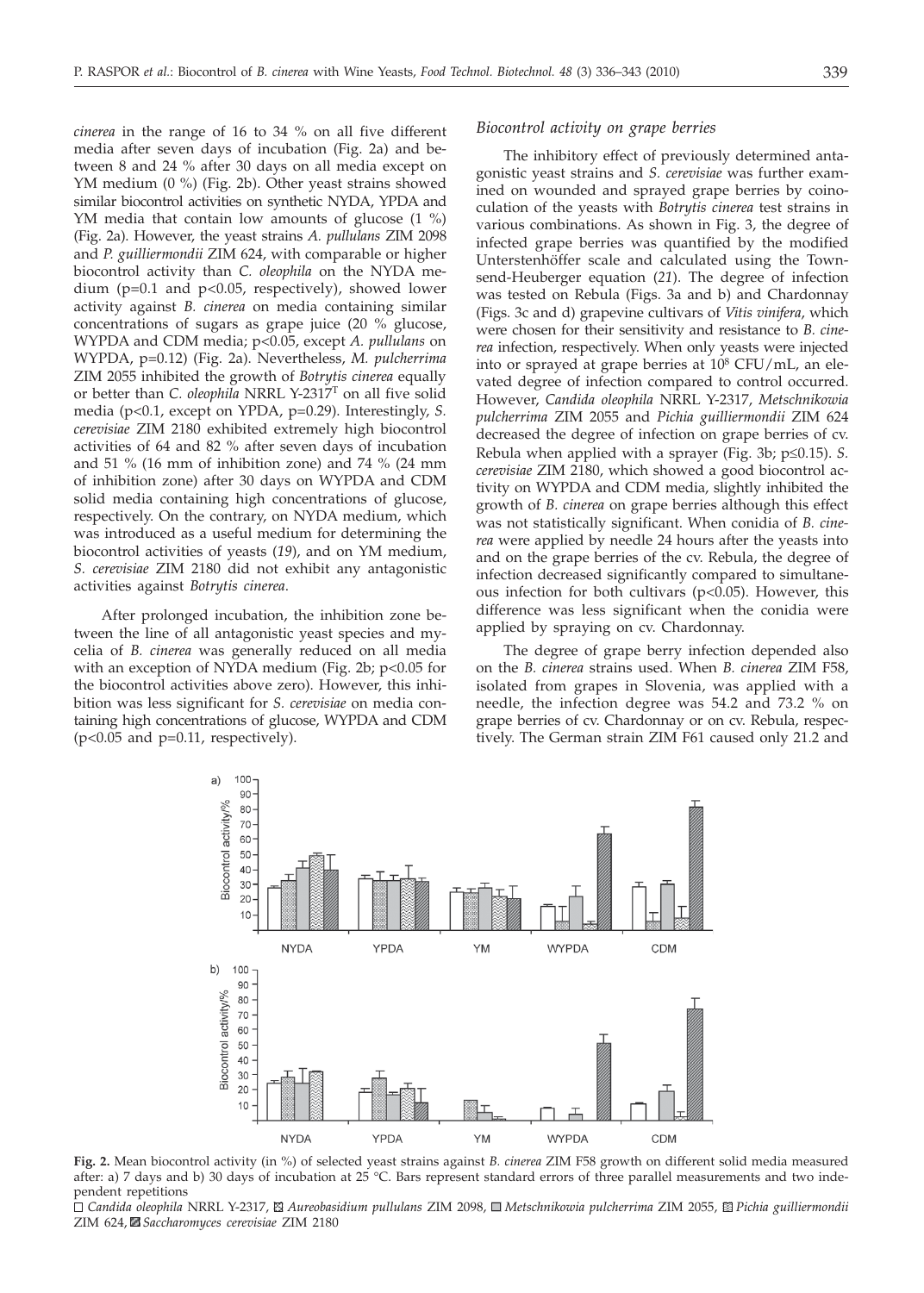

**Fig. 3.** Grape berry infection degree as a result of yeast strain biocontrol activity against three strains of *B. cinerea* on wounded and sprayed grape berries of two cultivars: a) grape berries cv. Rebula infected by needle, b) grape berries cv. Rebula infected by spraying, c) grape berries cv. Chardonnay infected by needle, d) grape berries cv. Chardonnay infected by spraying □ yeast cell suspension, ■ yeast cell and *B. cinerea* conidia suspensions applied simultaneously, ■ *B. cinerea* conidial suspension, yeast cell suspension applied at the beginning and *B. cinerea* spore suspension applied 24 hours later;  $\Box$  solely *B. cinerea* spore suspension applied 24 hours later,  $\boxdot$  negative control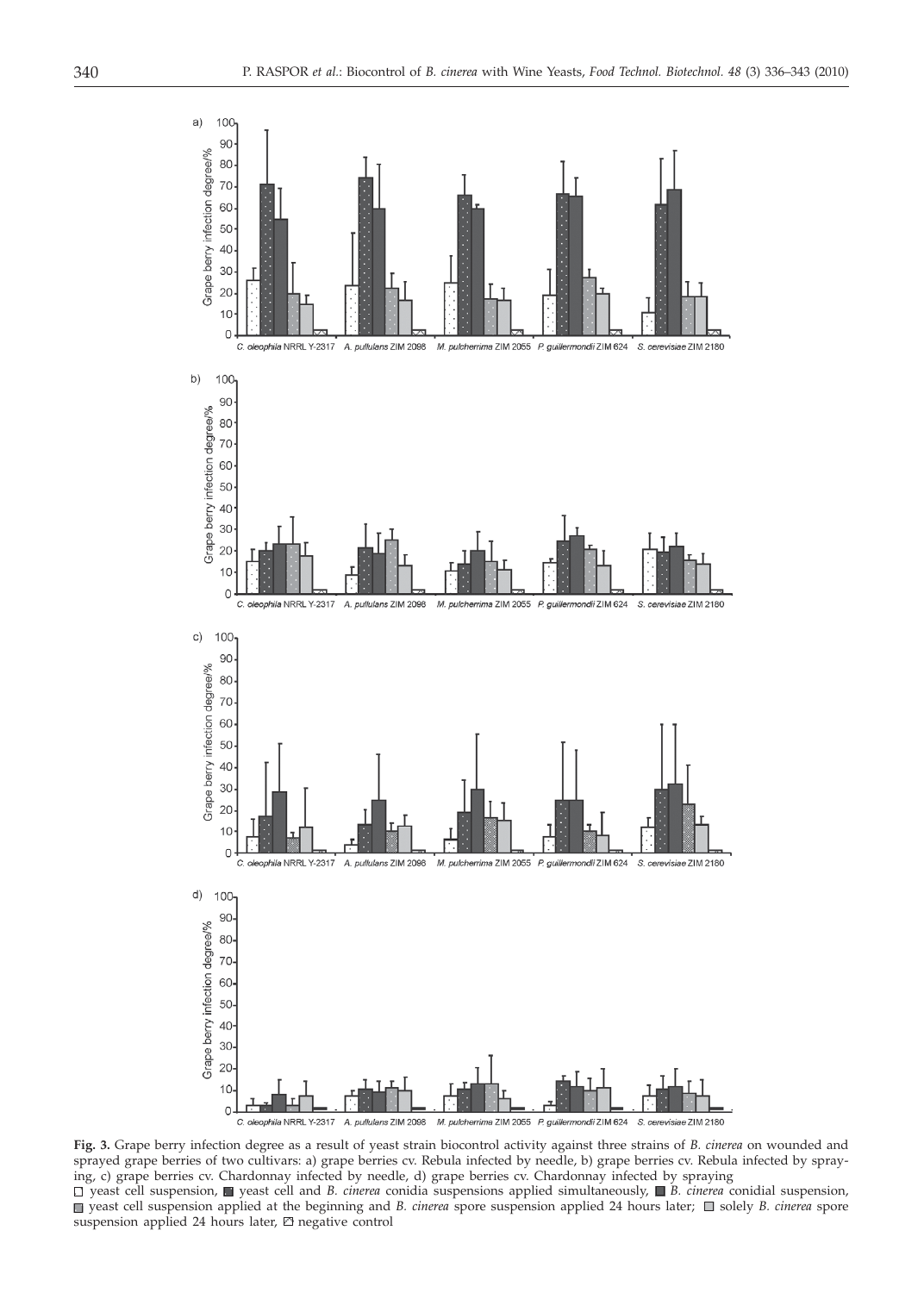49.7 % infection degree, and the strain ZIM F63, isolated in France, showed 8.5 and 64.2 % infection degree on grape berries cv. Chardonnay and cv. Rebula, respectively. Similar results were obtained when different *B. cinerea* were applied by spraying (data not shown).

# **Discussion**

The best sources of antagonistic microorganisms are their natural environments in which they compete with naturally colonized microflora among which are also plant pathogens or spoilage microorganisms. For that reason we systematically screened for sources of antagonistic microorganisms which inhabit grape berry and compete with plant pathogens. We evaluated 591 strains for their biocontrol activities against *Botrytis cinerea.* For this purpose, 21 yeast species/genera isolated from grape/ must/wine environments in Slovenia were used. The results of this study demonstrated that among microflora associated with grapes, there are some antagonistic yeasts which are able to control *Botrytis cinerea.* Even more, we found out that our yeasts were able to suppress causal agent of grey mould disease better than the commercially available *Candida oleophila*. Particularly efficient were found strains of *Aureobasidium pullulans, Metschnikowia pulcherrima, M. reukaufii* and *Pichia guilliermondii*. Strains of yeast-like fungus *A. pullulans* (*26,27*), pigment-producing yeast *M. pulcherrima* and its close relative *M. reukaufii* (*15,28*), as well as opportunistic human pathogen *P. guilliermondii* (*29*) had already been shown to possess the biocontrol activity against different plant pathogens or spoilage moulds on table grapes. Even though *Saccharomyces cerevisiae* exhibited low antagonistic effect against *B. cinerea* on general synthetic media used for testing biocontrol activity, the strain ZIM 2180 showed high biocontrol activity on media which simulate grape juice. *S. cerevisiae* strains were already found to possess biocontrol activities by Suzzi *et al.* (*30*). The mechanism of *S. cerevisiae*'s antagonism is probably based on the production of killer toxins. Nevertheless, our study has confirmed the observations of other authors that the biocontrol activity is a strain-dependant characteristic (*15, 30,31*) due to high variance among the tested strains of the same species (Table 1).

The results of our study show that the composition of solid medium has a strong impact on the biocontrol activity of yeast strains. The biocontrol activity of *C. oleophila* ZIM 2276, *A. pullulans* 2098, *M. pulcherrima* ZIM 2055 and *P. guilliermondii* ZIM 624 on NYDA and YPDA media gave very similar results although NYDA medium contains NaCl  $(2 g/L)$ . On YM medium, which has a similar composition as YPDA but with added malt extract, the yeasts showed reduced biocontrol activities. Since competition for nutrients is one of the major modes of action, the exogenous substances such as amino acids or carbohydrates enhance biocontrol capability of antagonists against fungal pathogens (*32*). Moreover, salt additives such as calcium chloride, calcium propionate, sodium carbonate, sodium bicarbonate or potassium metabisulphite can be used in combinations with microbial antagonists (*33*). Similarly, specific medium composition requirements were reported to be responsible for the production of volatile alkaline compounds (*e.g*. ammonia) Table 1. Number of total yeast strains tested in the study and their biocontrol activity against *Botrytis cinerea* on NYDA medium measured after 7 and 30 days of incubation

| Yeast species             | No. of<br>strains | Biocontrol activity±S.D./% |                 |
|---------------------------|-------------------|----------------------------|-----------------|
|                           |                   | 7 days                     | 30 days         |
| Candida oleophila         | 1                 | 24.1                       | 24.1            |
| Aureobasidium pullulans   | 24                | $41.5 + 4.9$               | $40.2 + 5.6$    |
| Bulleromyces albus        | 10                | $25.7 + 7.7$               | $7.6 + 10.5$    |
| Candida diversa           | $\overline{2}$    | $32.2 + 1.6$               | $21.4 \pm 9.8$  |
| Candida glabrata          | 13                | $34.9 + 6.2$               | $14.1 \pm 13.2$ |
| Candida norvegica         | $\overline{2}$    | $24.7+0.01$                | 24.7±0.01       |
| Candida zemplinina        | 16                | $18.1 + 4.2$               | $6.7 \pm 5.5$   |
| Candida vini              | $\overline{2}$    | $32.5 + 0.05$              | $16.4 + 7.3$    |
| Cryptococcus spp.         | 97                | $10.6 + 5.9$               | $0.9 + 2.6$     |
| Debaryomyces hansenii     | 37                | $17.6 + 9.8$               | $5.6 + 8.5$     |
| Hanseniaspora uvarum      | 75                | $2.9 + 5.1$                | $\Omega$        |
| Metschnikowia pulcherrima | 46                | $39.1 \pm 6.5$             | $33.1 \pm 5.2$  |
| Metschnikowia reukaufii   | 4                 | $30.3{\pm}2.3$             | $27.9 \pm 2.9$  |
| Pichia guilliermondii     | 7                 | $32.1 + 10.7$              | 27.9+14.7       |
| Pichia kluyveri           | 10                | $24.9 + 9.1$               | $20.7 \pm 10.3$ |
| Pichia membranifaciens    | 11                | $24.2 + 9.2$               | $19.4 + 7.6$    |
| Rhodotorula aurantiaca    | 10                | $4.6 + 3.6$                | $0.1 \pm 0.3$   |
| Rhodotorula glutinis      | 62                | $20.1 \pm 6.9$             | $5.4{\pm}6.8$   |
| Saccharomyces bayanus     | $\overline{4}$    | $16.4{\pm}5.1$             | $0.0 \pm 0.0$   |
| Saccharomyces cerevisiae  | 56                | 18.9±7.9                   | $8.1 + 7.9$     |
| Sporidiobolus pararoseus  | 29                | $10.8 + 8.4$               | $1.2 \pm 3.3$   |
| Sporobolomyces roseus     | 74                | $7.3 \pm 7.0$              | $1.2 + 4.5$     |
| Total                     | 592               |                            |                 |

by yeast colonies (*34*), Avbelj and Raspor (unpublished results). Volatile compounds were shown to mediate the inter-colony signal but could have a possible antagonistic effect and potential use in the biocontrol of pathogens.

Two solid media with grape juice-like composition were included in our experiment. On WYPDA and CDM media containing 200 g/L of glucose and different concentrations of macro- and micro-elements, some strains of *S. cerevisiae* showed high biocontrol activity. These observations might be connected to *S. cerevisiae* tolerance of environmental stresses, such as high sugar content and the ability to produce ethanol in the presence of oxygen (Crabtree effect), but further studies should be performed. However, ethanol was found to control postharvest diseases of grapes caused by *B. cinerea* in concentrations greater than 10 % (*35,36*). Additionally, *S. cerevisiae* showed higher biocontrol activity on CDM medium compared to WYPDA medium, which could be due to CaCl<sub>2</sub> (0.44  $g/L$ ) content since calcium salts were found to enhance biocontrol capability of antagonistic yeasts. Another reason for higher biocontrol activity could also be nitrogenous compounds in CDM medium, which according to Sharma *et al.* (*33*) considerably enhance the efficacy of microbial antagonists.

Because *in vitro* testing often does not correlate with *in situ* biocontrol results (*37*), a *semi in vivo* biocontrol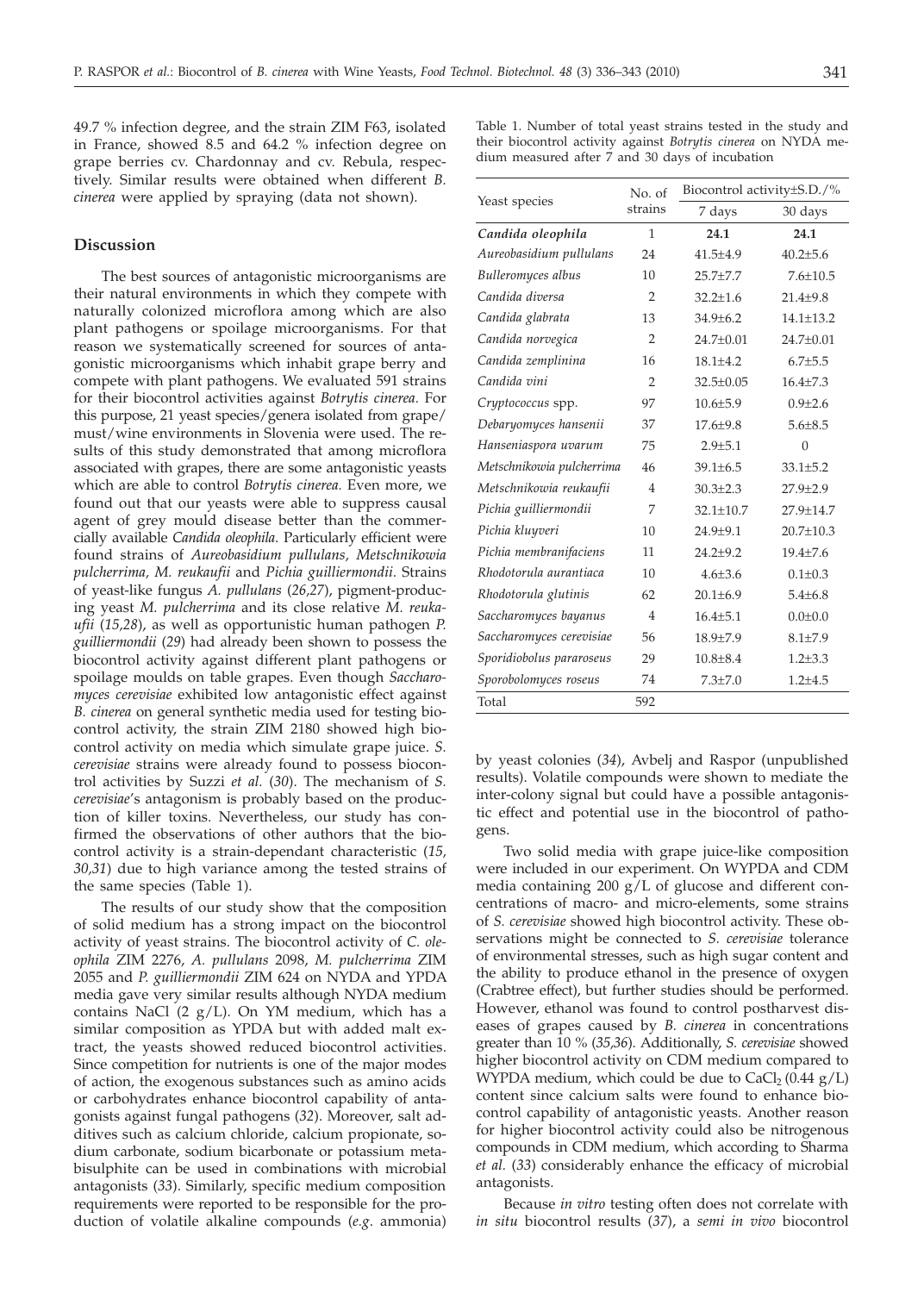activity assay was developed to test antagonistic yeast strains against different strains of *B. cinerea* on grape berries of Rebula and Chardonnay grapevine cultivars. Grape berries of cv. Rebula were more susceptible to *B. cinerea* infection compared to grape berries of cv. Chardonnay. The differences found in the degree of *B. cinerea* infection of grape cultivars can be explained by physical and chemical properties of grape berries (*38*). The ability to lower the infection degree on table grapes has been published for yeast species *M. pulcherrima* (*15*), *A. pullulans* (*26,27*) and *P. guilliermondii* (*29*). It is interesting to mention that in our case, when yeasts were applied on grape berries together with *B. cinerea,* the degree of infection was higher than in the control group treated only with *B. cinerea*. However, we did not test their strains. Twenty years ago, yeast species *Hanseniaspora uvarum*, *Saccharomycopsis vini*, *Kluyveromyces lactis*, *Torulaspora delbrueckii* and *Zygosaccharomyces bailii* were found highly invasive, causing grape decay (*39*), but today, at least for some strains, their important role in wine fermentation has been established.

So far, studies for preventing *B. cinerea*-incited diseases have mostly been carried out on table grapes with the intention of prolonging their shelf life and not so much for preventing the occurrence and development of this disease in vineyards. Our results point out that *Saccharomyces cerevisiae* has a potential as a biocontrol agent against *B. cinerea* diseases on grapes, but further studies should be performed. A special attention should be paid to the fact that *S. cerevisiae* is isolated from natural environments with extreme difficulties (*9,40,41*). The future investigations, therefore, should be orientated towards microorganisms that are highly and consistently effective under the field conditions.

# **Conclusions**

The main conclusions of our current work can be summarized as follows: (*i*) some yeast species/strains isolated from vine*/*grape*/*must ecosystems in Slovenia inhibited the growth of filamentous fungus *B. cinerea*; (*ii*) yeast species *A. pullulans*, *M. pulcherrima*, *P. guilliermondii* have been found as biocontrol active; (*iii*) the composition of solid medium affects the biocontrol activity of yeast species; and (*iv*) *Saccharomyces cerevisiae* inhibited the growth of *B. cinerea* by 51 % on WYPDA and by 74 % on CDM solid medium. After a book written by Carson (*42*) was published, new ideas have started to flow into the field of environmental treatments. Our work illustrates that further investigations of biocontrol activity of wine yeast against fungi is needed.

#### *Acknowledgements*

We thank Dr Cletus P. Kurtzman from ARS culture collection, Peoria, USA, Prof Bernard Paul, Université de Bourgogne, Dijon, France and Prof Doris Rauhut, Forschungsanstalt Geisenheim, Germany for kindly providing the cultures. We would also like to thank Dr Jure Zupan for valuable suggestions on statistical analyses. This research was supported by the Slovenian research agency (P4-0116) and by the Ministry of Higher Education, Science and Technology of the Republic of Slovenia with the grant to DMM.

#### **References**

- *1.* S. Coertze, G. Holz, Epidemiology of *Botrytis cinerea* on grape: Wound infection by dry, airborne conidia, *S. Afr. J. Enol. Vitic. 23* (2002) 72–77.
- *2.* G.H. Fleet, Yeast interactions and wine flavour*, Int. J. Food Microbiol*. *86* (2003) 11–22.
- *3.* P. Leroux, Recent developments in the mode of action of fungicides*, Pesticide Sci*. *47* (1996) 191–197.
- *4.* S. Droby, M. Wisniewski, D. Macarisin, C. Wilson, Twenty years of postharvest biocontrol research: Is it time for a new paradigm?, *Postharvest Biol. Technol*. *52* (2009) 137– 145.
- *5.* C.L. Wilson, P.L. Pusey, Potential for biological-control of postharvest plant-diseases, *Plant Dis. 69* (1985) 375–378.
- *6.* M. Wisniewski, C. Wilson, S. Droby, E. Chalutz, A. El Ghaouth, C. Stevens: Postharvest Biocontrol: New Concepts and Applications. In: *Postharvest Biocontrol: New Concepts and Applications*, C. Vincent, M.S. Goettel, G. Lazarovits (Eds.), CABI, Cambridge, MA, USA (2007) pp. 262– 273.
- *7.* D.R. Fravel, Commercialization and implementation of biocontrol, *Annu. Rev. Phytopathol*. *43* (2005) 337–359.
- *8.* W.J. Janisiewicz, L. Korsten, Biological control of postharvest diseases of fruits*, Annu. Rev. Phytopathol. 40* (2002) 411– 441.
- *9.* P. Raspor, D.M. Milek, J. Polanc, S.S. Mozina, N. Cadez, Yeasts isolated from three varieties of grapes cultivated in different locations of the Dolenjska vine-growing region, Slovenia*, Int. J. Food Microbiol. 109* (2006) 97–102.
- 10. N. Čadež, J. Zupan, P. Raspor, The effect of fungicides on yeast communities associated with grape berries*, FEMS Yeast Res. 10* (2010) 619–630.
- *11.* V. Renouf, O. Claisse, A. Lonvaud-Funel, Inventory and monitoring of wine microbial consortia, *Appl. Microbiol. Biotechnol*. *75* (2007) 149–164.
- *12.* M. Wisniewski, C. Biles, S. Droby, R. McLaughlin, C. Wilson, E. Chalutz, Mode of action of the postharvest biocontrol yeast, *Pichia guilliermondii*. I. Characterization of attachment to *Botrytis cinerea*, *Physiol. Mol. Plant. Path. 39* (1991) 245–258.
- *13.* K.A. El-Tarabily, K. Sivasithamparam, Potential of yeasts as biocontrol agents of soil-borne fungal plant pathogens and as plant growth promoters, *Mycoscience*, *47* (2006) 25– 35.
- *14.* T. Chand-Goyal, R.A. Spotts, Biological control of postharvest diseases of apple and pear under semi-commercial and commercial conditions using three saprophytic yeasts*, Biol. Control*, *10* (1997) 199–206.
- *15.* G. Bleve, F. Grieco, G. Cozzi, A. Logrieco, A. Visconti, Isolation of epiphytic yeasts with potential for biocontrol of *Aspergillus carbonarius* and *A. niger* on grape*, Int. J. Food Microbiol*. *108* (2006) 204–209.
- *16.* S. Droby, L. Cohen, A. Daus, B. Weiss, B. Horev, E. Chalutz, H. Katz, M. Keren-Tzur, A. Shachnai, Commercial testing of Aspire: A yeast preparation for the biological control of postharvest decay of citrus, *Biol. Control*, *12* (1998) 97–101.
- *17.* A. Ippolito, A. El Ghaouth, C.L. Wilson, M. Wisniewski, Control of postharvest decay of apple fruit by *Aureobasidium pullulans* and induction of defense responses*, Postharv. Biol. Technol. 19* (2000) 265–272.
- *18.* D. Spadaro, R. Vola, S. Piano, M.L. Gullino, Mechanisms of action and efficacy of four isolates of the yeast *Metschnikowia pulcherrima active* against postharvest pathogens on apples*, Postharv. Biol. Technol. 24* (2002) 123–134.
- *19.* S. Droby, E. Chalutz, C.L. Wilson, M. Wisniewski, Characterization of the biocontrol activity of *Debaryomyces hanse-*